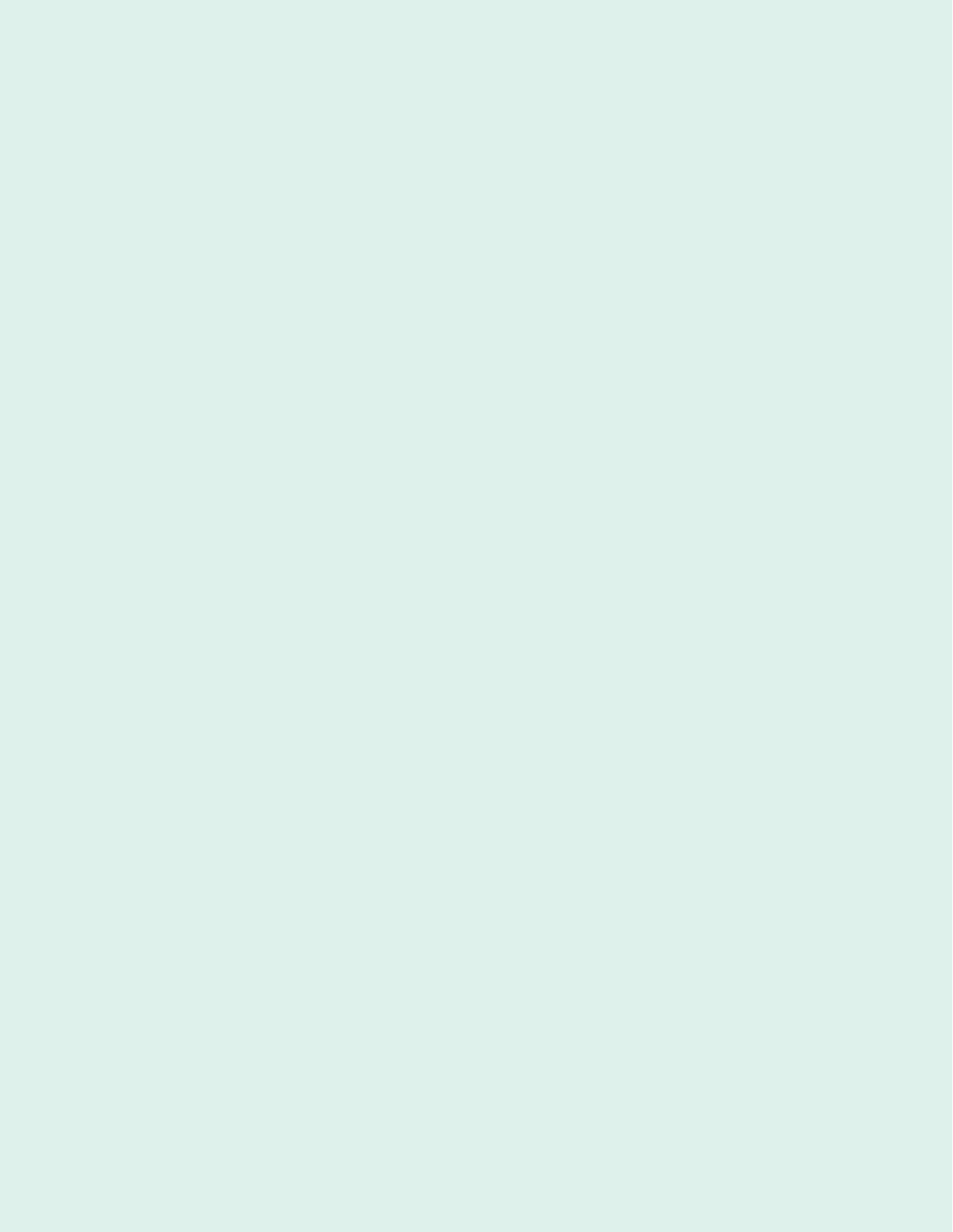GICJ Alternative Report for the 105<sup>th</sup> Session of the Committee on the Elimination of All Forms Racial Discrimination (CERD)

The Review of Denmark

15 November – 3 December 2021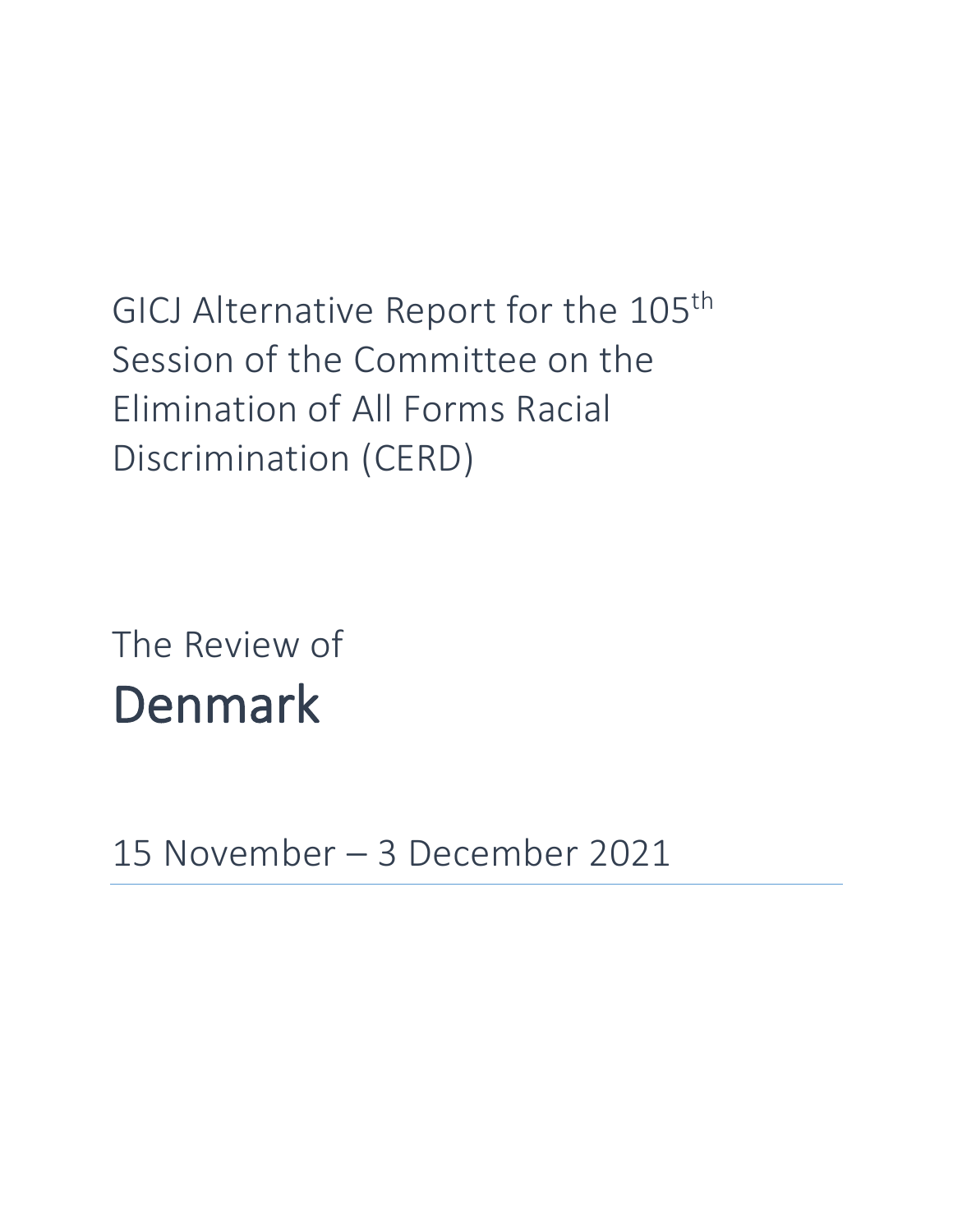### **GICJ**

*GICJ is an independent, non-profit, non-governmental organization dedicated to promoting and reinforcing commitments to the principles and norms of human rights. GICJ is headquartered in Geneva, Switzerland, governed by the Swiss Civil Code and its statutes.* 

*Basing its work on the rules and principles of International Law, International Humanitarian Law, and International Human Rights Law, GICJ observes and documents human rights violations and seeks justice for its victims through all legal means available.* 

#### *Mission*

*GICJ's mission is to improve lives by tackling violations and all forms of violence and degrading or inhumane treatment through the strengthening of respect for human rights; reinforcing the independence of lawyers and judiciaries; consolidating the principles of equity and nondiscrimination; ensuring the rule of law is upheld; promoting a culture of awareness on human rights; and combating impunity.* 

#### *Work in Denmark*

*GICJ has been tackling human rights issues in Denmark and other European countries since it was established. This report follows our commitment to combating discrimination in all its forms. It is hoped that our recommendations assist in guiding Denmark constructively and urgently addressing its dire situation where discrimination has become entrenched in its politics and the Government of its peoples.*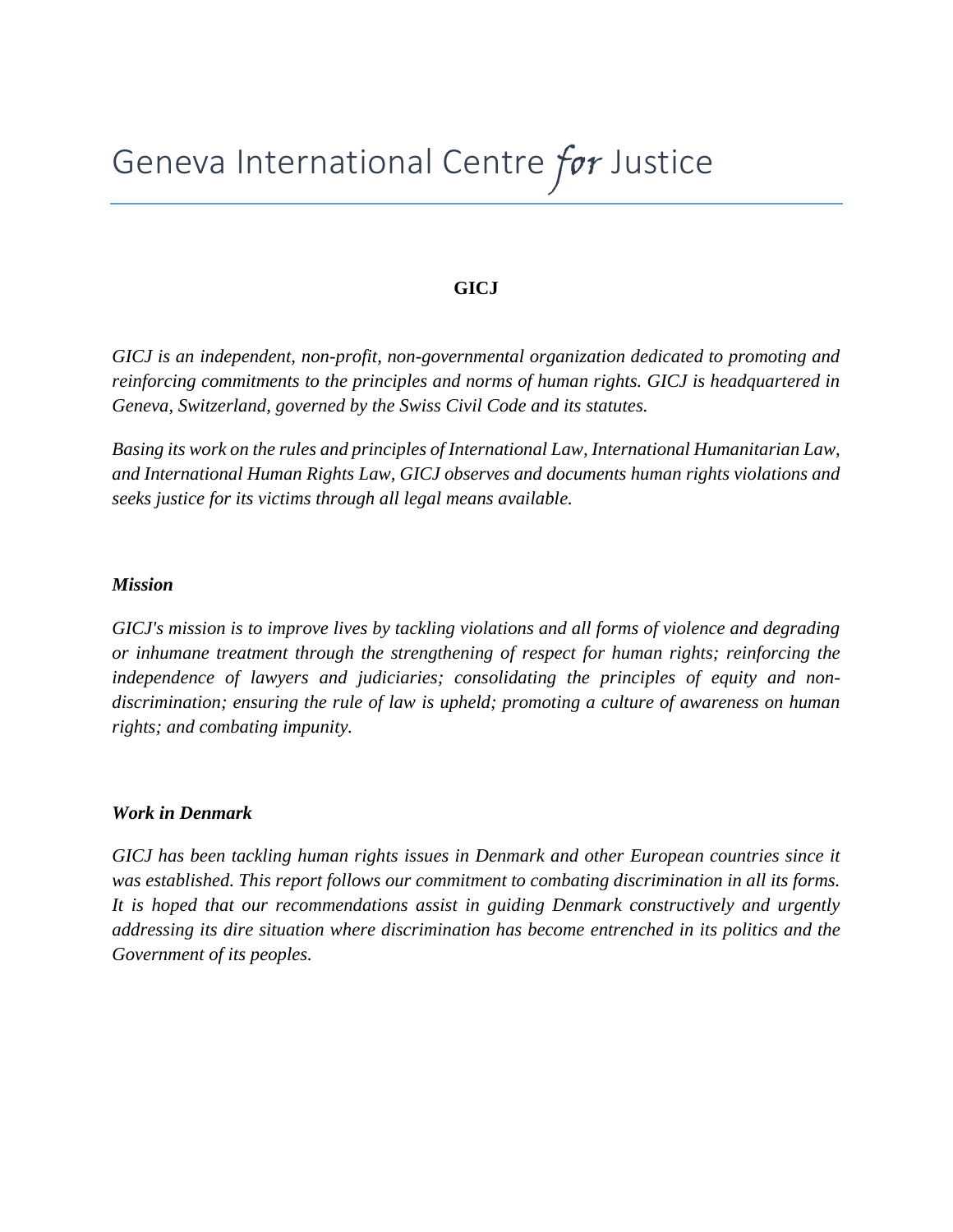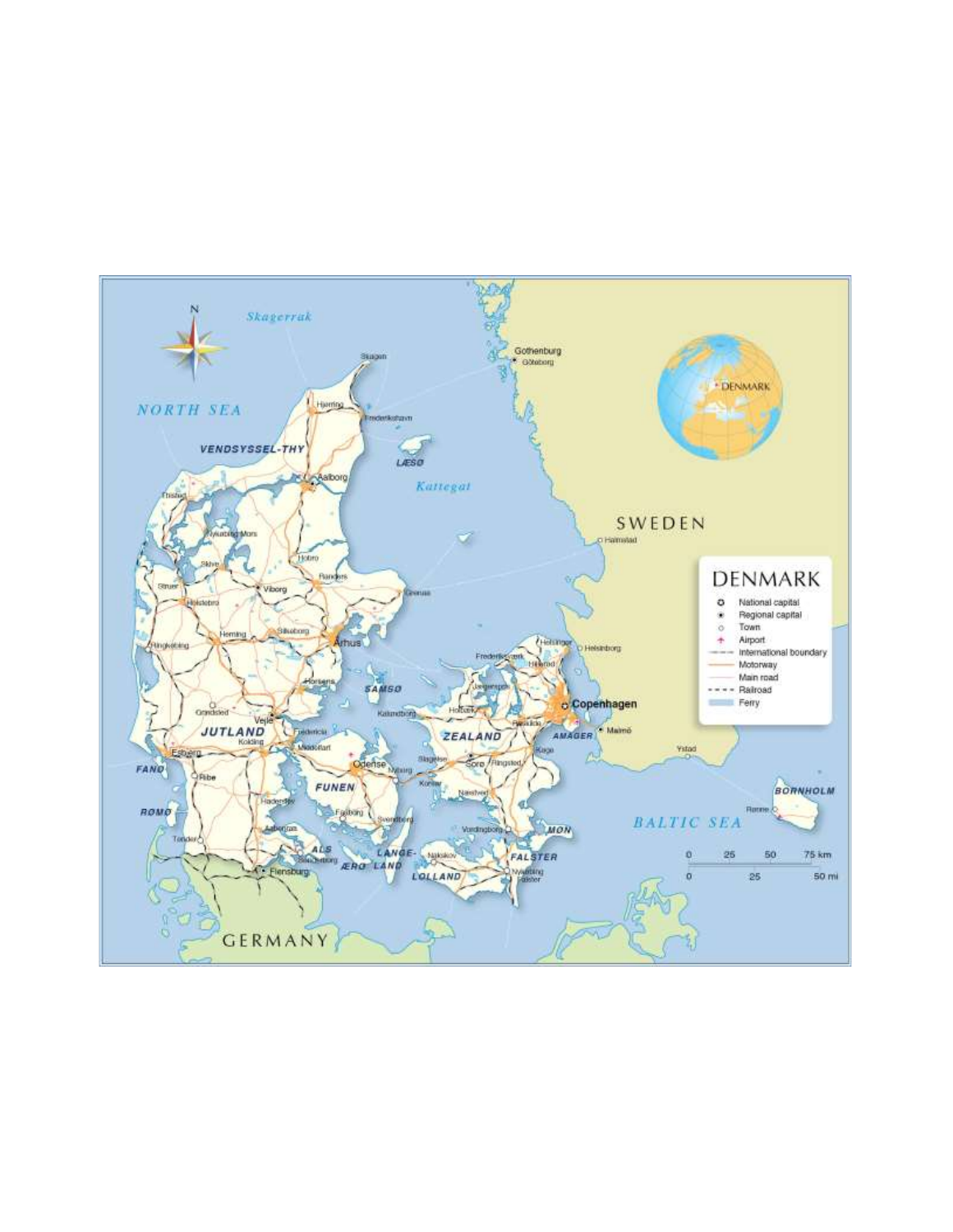### **Table of Contents**

| 3. Muslims, Jews, and General Discrimination Against Religious Groups  5 |  |
|--------------------------------------------------------------------------|--|
| i.<br>Muslims and Danish citizens of non-Western origins                 |  |
| ii.<br>Antisemitism                                                      |  |
|                                                                          |  |
|                                                                          |  |
|                                                                          |  |
|                                                                          |  |
|                                                                          |  |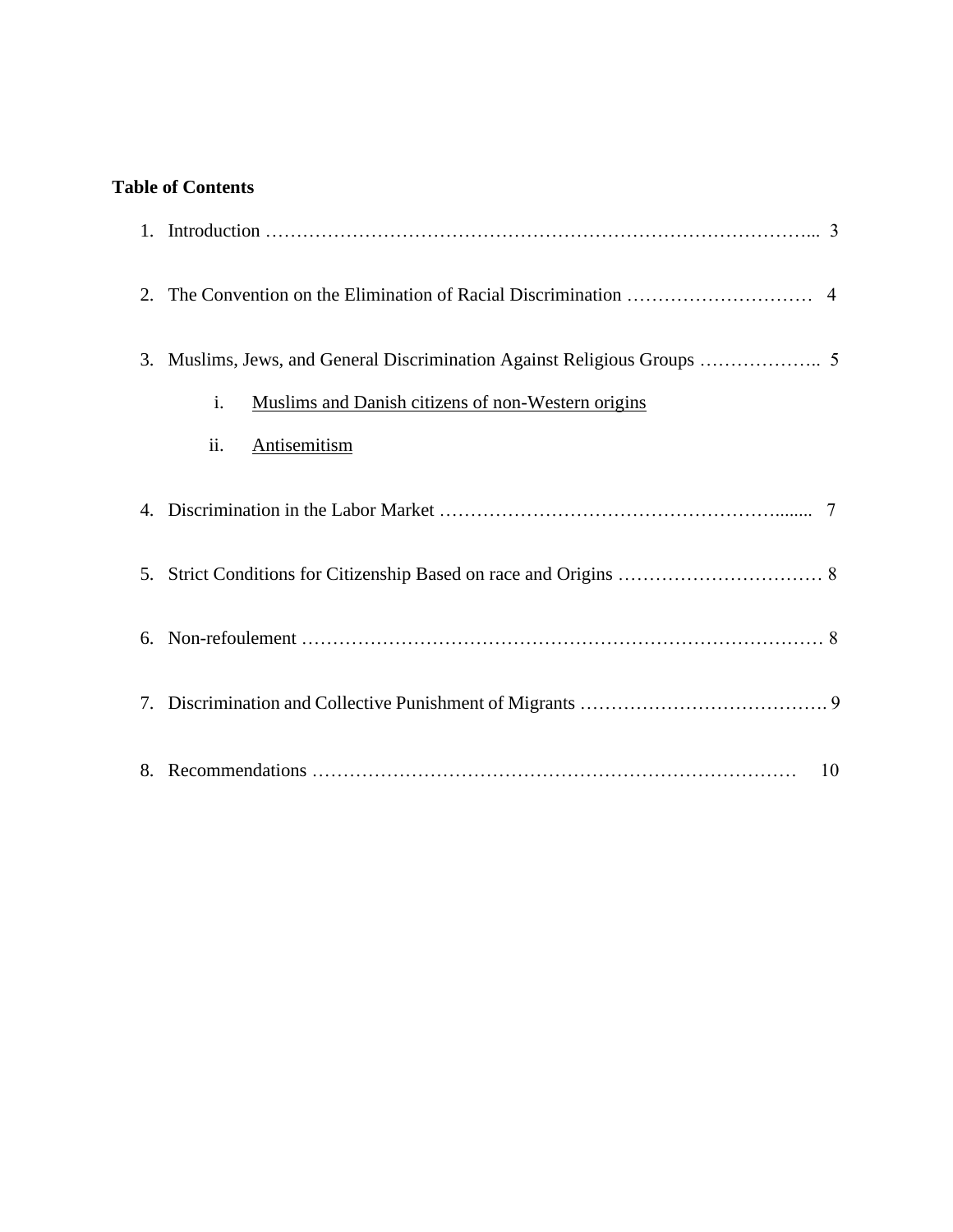GICJ Alternative Report for the 105th Session of the Committee on the Elimination of All Forms Racial Discrimination

The Review of Denmark

# Introduction

Geneva International Centre for Justice (**GICJ**) is committed to advancing human rights for all, firmly premised on the fundamental belief that all persons are born free and equal in dignity and rights. We view racial discrimination as a scourge on the enjoyment of human rights in its divisive effect to separate persons based on "the other." This creates unhealthy and volatile societies facing daily tensions, which can easily manifest in violence. GICJ considers the resurgence of racial discrimination in recent times as a serious threat to human rights that must be addressed urgently to match its severity.

This Alternative report follows our commitment to combating racial discrimination in all its forms and hopes to aid the Committee on the Elimination of All Formed of Racial Discrimination by providing essential information gathered through analytical researches.

It is essential today to address the rise in racial discrimination and increased social inequalities amid the pandemic. With various social responses in the wake of the health crisis, we can now observe large protests all over Western Europe questioning the Government's authority regarding the regulations imposed on its peoples. **Extremist groups** have widely used those manifestations as tools to spread unfounded theories and general hatred against specific ethnic or religious communities.

GICJ values the work of the Committee on the Elimination of Racial discrimination. We wish to contribute in every way possible and aid all human rights bodies to properly conduct their monitoring missions, despite all the obstacles faced by the ongoing worldwide crisis.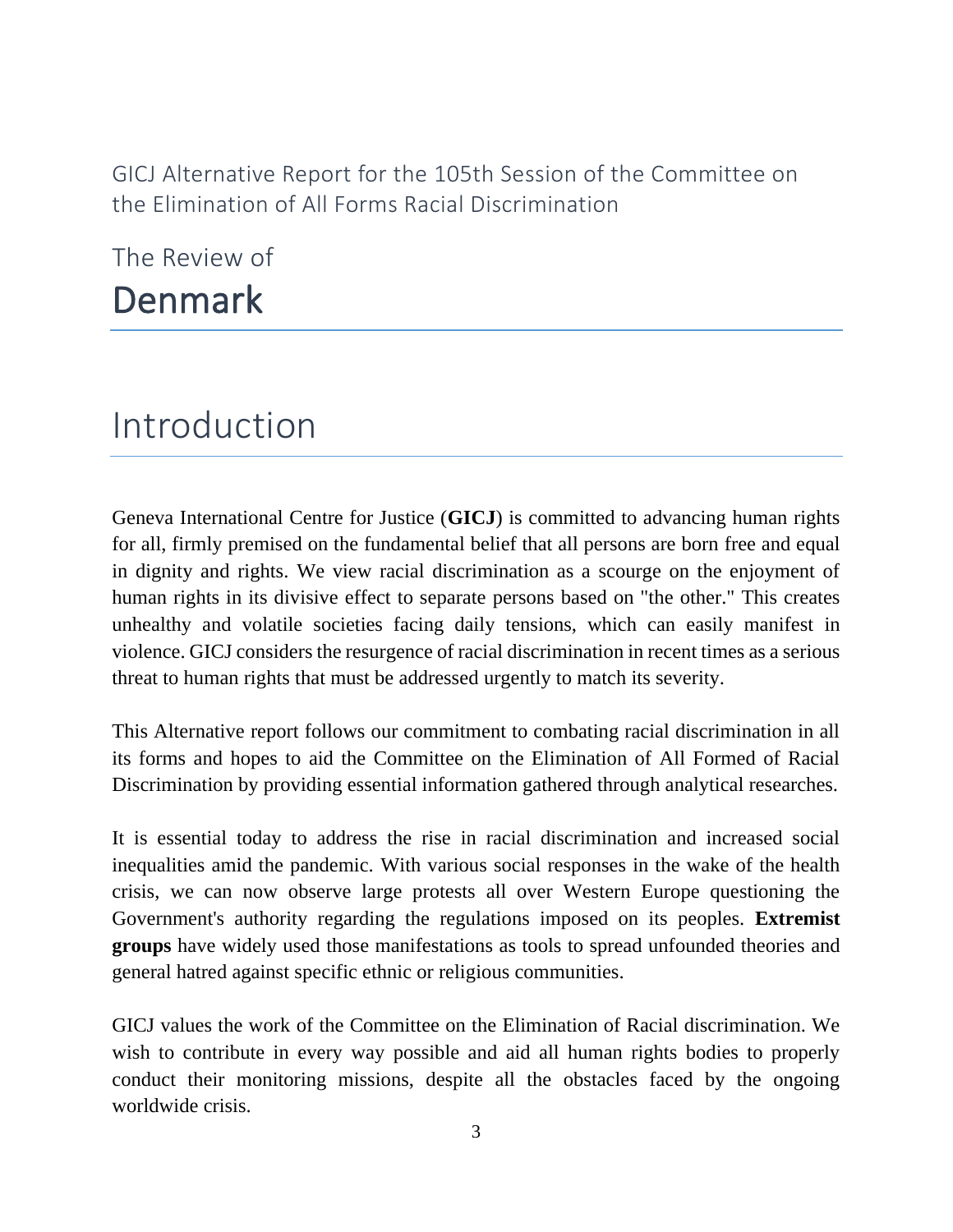## 1. The Convention on the Elimination of Racial Discrimination

Under the International Convention on the Elimination of All Forms of Racial Discrimination (ICERD), Article 1 defines **'racial discrimination'** as "any distinction, exclusion, restriction or preference based on race, color, descent, or national or ethnic origin which has the purpose or effect of nullifying or impairing the recognition, enjoyment or exercise, on an equal footing, of human rights and fundamental freedoms in the political, economic, social, cultural or any other field of public life."<sup>1</sup>

Cotemporary forms of racial discrimination not only include biological differences as a reason for valuing oneself as superior. The scope of racial discrimination today needs to be widened, or else numerous forms of discriminative behaviors would not legally fall under the legal definition of the Convention. In the wake of the 2015 refugee crisis, a significant rise in racism has been felt across occidental Europe, primarily targeting Muslims of middle-eastern origins. The same pattern of resurgence is now happening with Covid-19.

Denmark has ratified the Convention on December  $9<sup>th</sup>$ , 1971. It has since implemented countless anti-discriminatory laws per its international and European obligations and is often perceived as a model country for tolerance and democracy. Regardless, racial discrimination is still of common occurrence within its society. We welcome the country's strong consideration and acceptance of all recommendations. However, we believe that the Danish Government needs to take a more comprehensive and updated legal stand when drafting new anti-discriminatory legislation akin to many other European countries. Like technology, politics, and sciences, discrimination evolves and needs to be understood in its contemporary form. Hate speech and racial discrimination can spread like a virus and need to be given a great deal of attention before it deteriorates public opinion.

# 2. Muslims, Jews, and General Discrimination Against Religious and Ethnic Groups

i. Muslims and Danish citizens of non-Western origins

In 2009, the ban on the wearing of face veils, such as *burqa* or *niqab*, was first raised by the Danish People's Party (DF), a right-wing nationalist party, and was touted under the guise of promoting

<sup>&</sup>lt;sup>1</sup> "International Convention on the Elimination of All Forms of Racial Discrimination." *Office of the High Commissioner for Human Rights*, n.d. Web. September 30th, 2021 [<https://www.ohchr.org/en/professionalinterest/pages/cerd.aspx>](https://www.ohchr.org/en/professionalinterest/pages/cerd.aspx)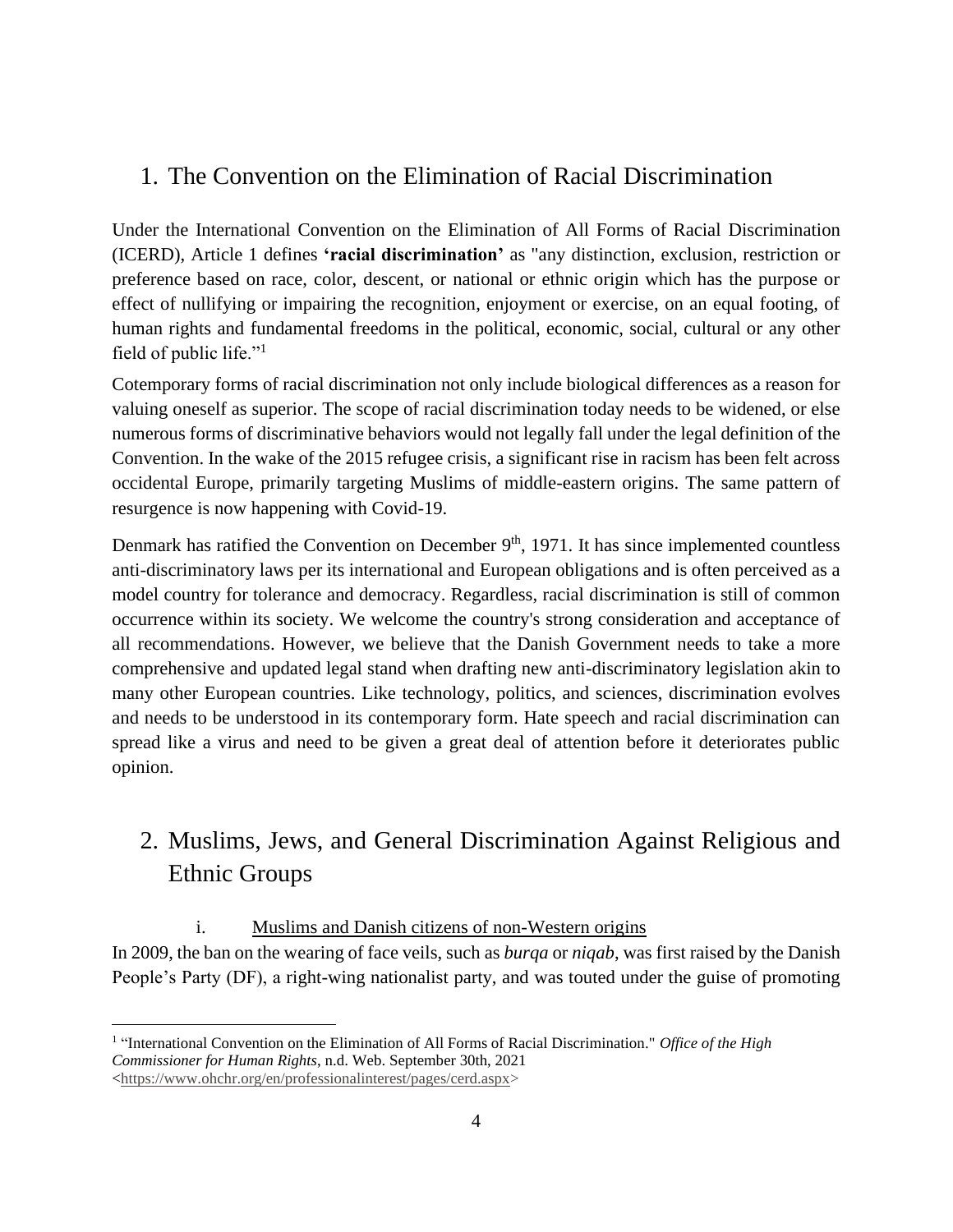integration and public safety, as well as promoting gender equality. In October 2017, the Danish Parliament proposed a "**masking ban**," which aimed to ban all forms of face coverings in public places. The motion was later presented by the center-right governing coalition in 2018. With the majority vote in favor of the motion, the law passed, and the ban on wearing face veils in public places came into force on August 1st, 2018.

The two (large) parties in Denmark, the Social Democrats and the anti-immigration Danish People's Party agreed. The Danish Government insists that the law prohibiting the face veil is not aimed at any religion; however, it is blatantly directed at Muslim women who wear the veil in public**—an explicit form of discrimination defying the primary purpose of the ICERD.** The face veil ban is among many steps towards stricter policies against Muslims and their guaranteed right to freedom of religion **as per Article 5(d)(vii) of the Convention.** There has been an increase in general discrimination against immigrants or Danish citizens of non-Western origins. Recently, an anti-Islam and anti-immigrant racist party, called 'Stram Kurs' (i.e., Hard-Line), has freely incited antagonism towards and propagated hate speech against Muslims. Rasmus Paludan, founder of the party, and his collaborators have sought to provoked Muslims through offensive gestures considered blasphemy in Islam, including the burning of the Noble Qur'an on several occasions. He has claimed a right to these lewd gestures based on **article 71** of the Danish Constitution relating to personal freedom and **article 77** on freedom of expression. The competent authorities in Denmark allowed this act without regard to **Article 67** of the Danish Constitution, which guarantees freedom of religion. In addition, these events have taken place in areas where the majority are of immigrant origins. In **violation of Article 4 ICERD**, these actions constitute a clear incitement against an ethnic and religious group. Such actions bear the real risk of creating violence and undermining peace. There is overwhelming evidence to demonstrate the danger in which propagated and open displays of hate can materialize into actual and widespread violence.

The Danish Government has the responsibility to **protect all those within its borders from such violence. It must address and de-escalate such incidents and displays of hate through urgent action, legal consequence, and outright clear public condemnation.**

#### ii. Antisemitism

The term antisemitism needs always to be used with great care concerning history and the protracted Israeli-Palestinian conflict. Today, we are speaking about **contemporary forms of antisemitism**. With the current surge in antisemitism across Europe, the European Commission against Racism and Intolerance (ECRI) recently revised the 2004 **General Policy Recommendation No. 9 on preventing and combating Antisemitism,** clearly explaining today's form, with different trends observed over the past decades. Under the Council of Europe's Recommendation, antisemitism includes: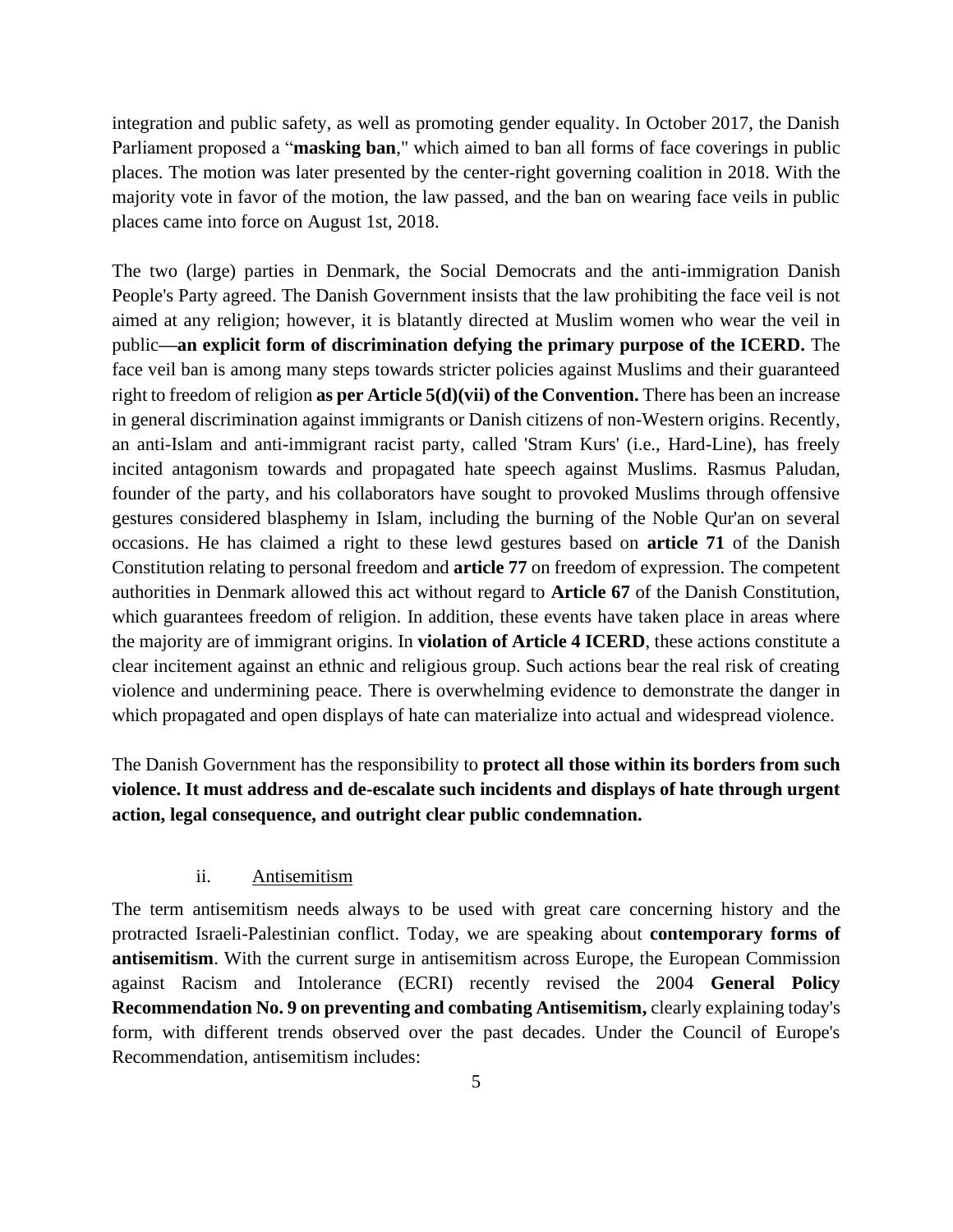- Discrimination and Hate Speech
- Denial and Distortion of the Holocaust
- Acts of Violence
- Desecration of Jewish cemeteries, monuments, and Synagogues
- Physical assaults
- Murder and deadly terrorist attacks

It depicts that contemporary forms of antisemitism include holding Jews collectively responsible for Israeli government actions, and using the Israeli-Palestinian conflict as a pretext for Anti-Semitic violence in Europe. It, however, entails that **criticism of Israel is not per se anti-Semitic.**  Since Denmark's last review, the upsurge in anti-Semitic behaviors across the countries has been little addressed, if not, not at all. According to the European Union Agency for Fundamental Rights (FRA) second survey on discrimination and hate crime against Jews in the EU, research has shown that antisemitism has drastically increased in the past years, with various forms of harassment, whether online or in person. Several acts of vandalism by neo-Nazi groups have made the news over the past years; nevertheless, the small unreported acts of persecutions and judgments should be given a great deal of Government attention. European Commission General Recommendation No.9 (revised) abovementioned portrays what legal steps should be taken to properly educate all on contemporary forms of antisemitism and sanction individuals responsible for racial discrimination.

Education is critical on this matter for all people to comprehend that Pro-Palestinian ideas and condemnation of Israeli human rights violations are not anti-Semitic indeed. At the same time, not the whole Jewish population is responsible for the actions of the Israeli Forces. The recurrence in misinformation on the proper definition of such forms of racial discrimination can become a source of violence across the country.

## 3. Discrimination in the Labour Market

Regarding employment, discrimination is also highly reflected not in law but recurring patterns among businesses. Danes with "Middle Eastern" names have a much lower rate of obtaining employment and need to send about 52% more applications to be considered for a second stage interview. The numbers increase even drastically for women in the same situation.<sup>2</sup>

Discrimination in the hiring process is a clear violation of **Article 5(d)(i)** of the Convention and **EU Directive 2000/43/EC on the principle of equal treatment between persons irrespective of racial or ethnic origin<sup>3</sup>** .

<sup>2</sup> https://www.ceda.nu/post/blogindl%C3%A6g-i-arbejderen-diskrimination-findes-i-flere-dele-af-det-danskesamfund

<sup>3</sup> <https://eur-lex.europa.eu/LexUriServ/LexUriServ.do?uri=CELEX:32000L0043:DA:HTML>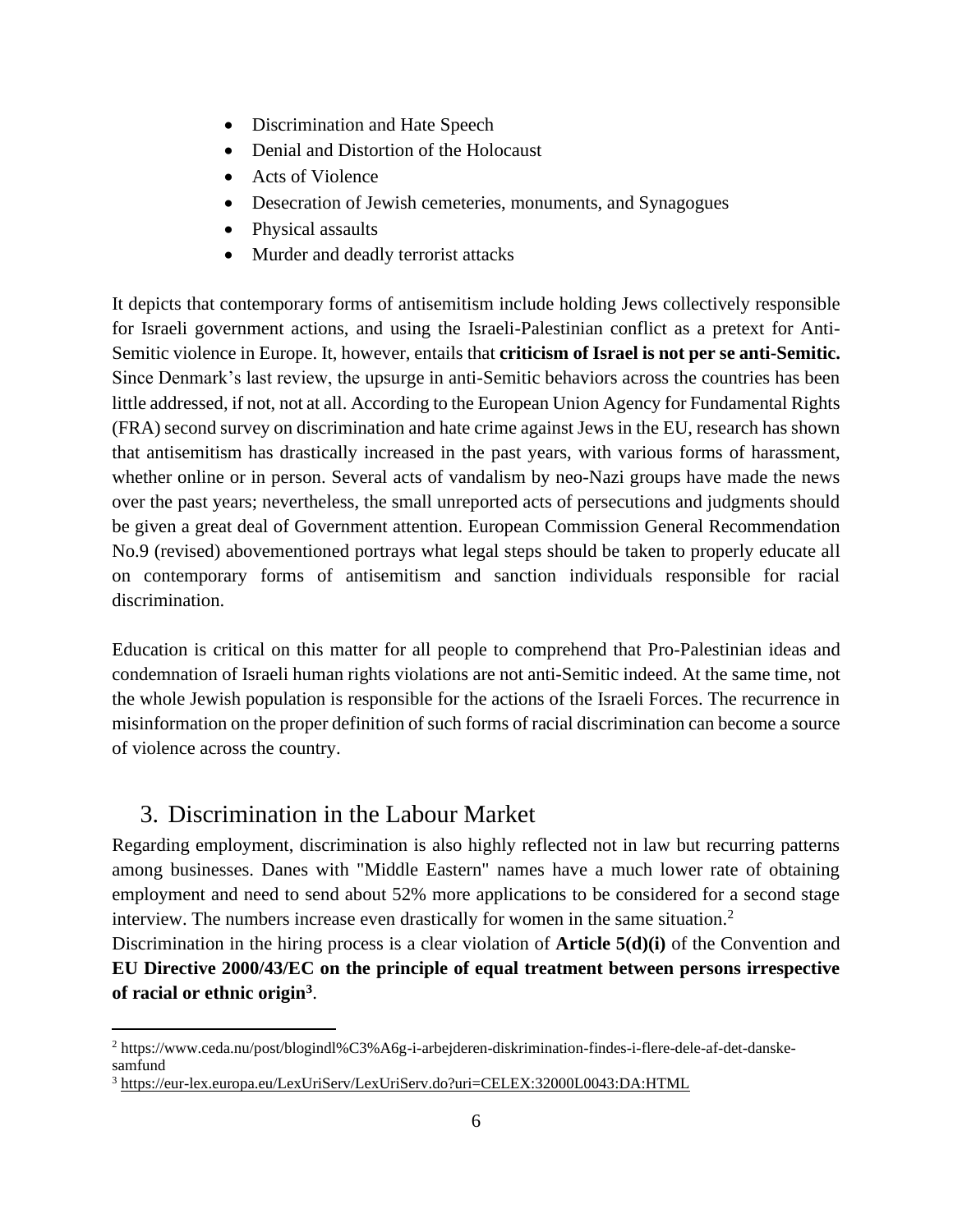The Government has abode by its international obligation. According **to Article 2(2) of the Act on the Prohibition of Discrimination in the Labor Market, etc. (2008)<sup>4</sup>** it is "prohibited to discriminate applicants directly or indirectly on the ground of age, disability, race, color, sexual orientation, religious belief, political orientation or national, social or ethnic origin." Sanctions resulting from such discriminatory behaviors by an employer may result in compensations and fines as per **Chapter 4 of the Act**. An issue arises regarding both parties' shreds of evidence when a violation occurs, readily justifiable by employers.

There is also a substantial lack of monitoring on the matter, given most applications are initially digital and defensible on the grounds of incompetence. Better auditing mechanisms need to be put in place, and updated legislations, with tougher sanctions to raise incentives and ease complaints processes for victims as recommended under **CERD/C/DNK/Q/22-24 para 24**.

Additionally, the Government has recently passed a new law that requires some migrants to work at least 37 hours a week to receive welfare benefits. The minister himself has stated that the law targets women from "non-Western origins." A need for assimilation governmentally justifies the enactment of this law into Danish society, while it does not consider most social and economic challenges faced by such groups. Making employment mandatory while unable to access proper job opportunities and not inconsiderate of familial responsibilities reflects the Government's aim to tighten its immigration policies as it has done over the past years. <sup>5</sup>

### 4. Strict conditions for citizenship based on race and origins

Laws enacted as a result of significant migration fluxes are firmly entwined with racial discrimination in Western Europe. The majority of such migrants are of either African Descent or Middle Eastern Origins. This way, laws target specific races, religious groups, and ethnicities. In tandem with the refugee crisis in 2015, the criteria to apply for citizenship became more restrictive. The level of the language requirement was raised, and the length and required percentage of correct answers on the citizenship test were increased. In addition, the penalty periods for committing criminal offenses were extended, and the making of a dispensation due to mental illness became more challenging to obtain. The changes affected all pending applications at the time. Since 2018, stateless persons continue to face additional obstacles in Denmark as many do not have a passport or the necessary documents to apply for naturalization. Although there is no legal requirement for persons to have their identity proven, applicants must provide a copy of their passport and a copy

<sup>4</sup> https://www.retsinformation.dk/eli/lta/2017/1001

<sup>5</sup> <https://www.bbc.com/news/world-europe-58484953>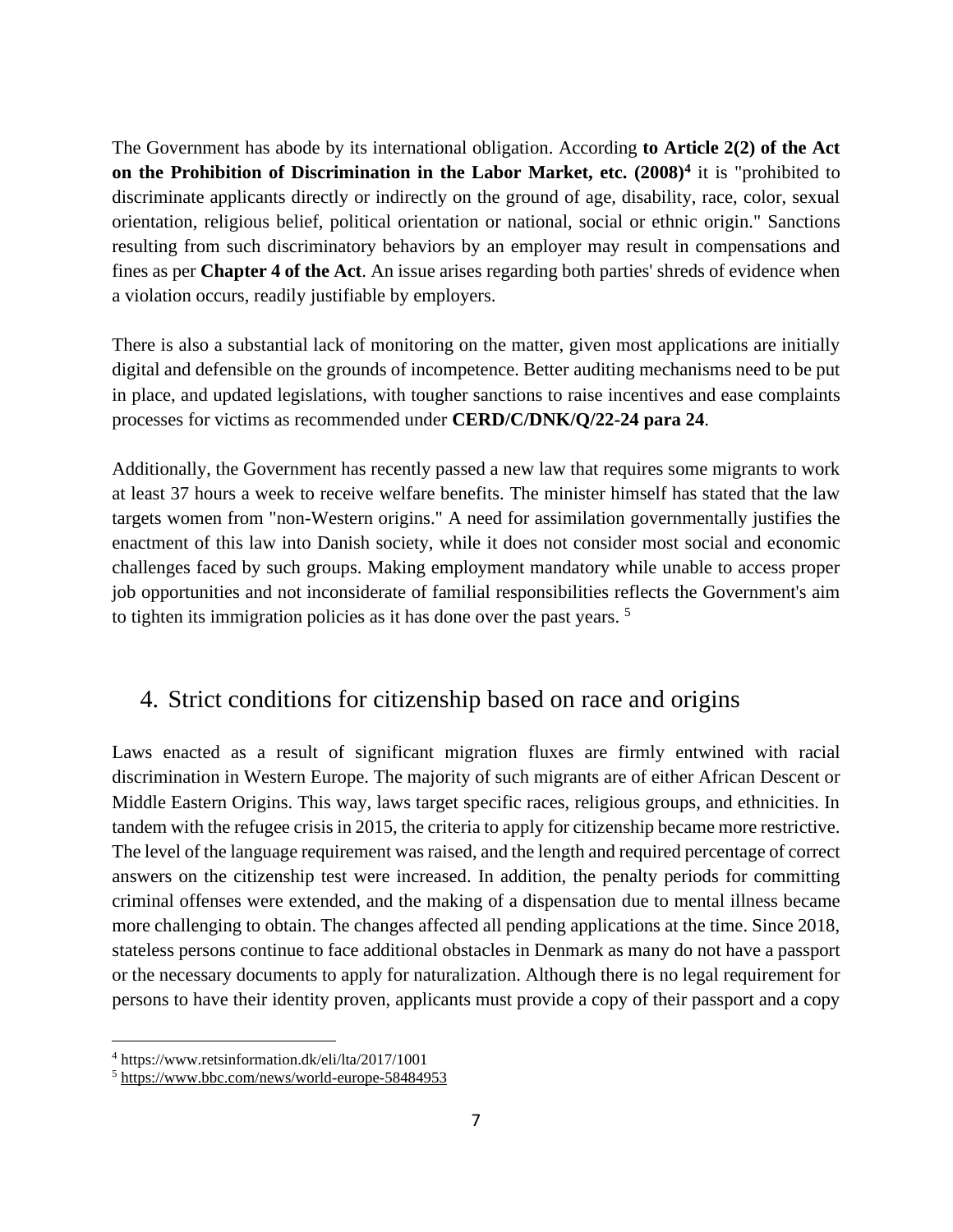of a permanent residence permit. This raises specific concerns for refugees who do not have these documents due to humanitarian circumstances. The situation remains worrying because of inadequate law and policy to identify statelessness and facilitate stateless persons and refugees' access to naturalization. Furthermore, family reunification with a spouse, partner, or other family members is difficult in Denmark. Even Danish origin individuals face obstacles in reuniting with their spouse from another country, as they are classified as a migrant.

### 5. Non- Refoulement

As per **para 116 – CERD/C/DNK/22-24** (State's Party Report), Denmark has implemented "*the principle of non-refoulement directly in the Aliens Act section 31 to ensure that non-citizens of are not returned or removed to a country or territory where they are at risk of being subject to serious human rights abuses, including torture and cruel, inhuman or degrading treatment or punishment. The principle is also found in the Danish Aliens Act section 7, which determines that an alien will be granted asylum if they are at risk of being subject to torture or cruel, inhuman, or degrading treatment or punishment if returned to the country of origin."* The Government's recent actions in revoking residence permits renewals of more than 200 Syrian refugees seem completely contradictory with this measure. The Government justifies removing the "temporary protection" by considering the city of Damascus 'safe'. While the country does not recognize Bashar Al-Assad's regime, it classifies the city as safe for return since no hostilities occurred in May 2018.<sup>6</sup> Additionally, the recently signed agreement with the Rwandan Government on enhanced cooperation on migration and asylum raises concerns about what the authorities genuinely plan to do to refugees in the coming years.

Transferring asylum-seekers entering Denmark to a third-party country is likely unlawful and unethical.<sup>7</sup> Such issues falling under the legal sphere of refugee law should alarm all stakeholders in the fight against racial discrimination. It targets a specific ethnic community, whether of African Descent or Middle Eastern origins.

## 6. Discrimination and Collective Punishment of Migrants

In the so-called "ghetto deal," several policies have been adopted targeting immigrants living in specific areas defined as "ghetto areas," including forcing immigrant parents to put their children (after attaining one year of age) into daycare for 25 hours a week, while at the same time ensuring that kindergartens have no more than 30% of their children from an immigrant background. In

<sup>6</sup> https://www.bbc.com/news/world-europe-57156835

<sup>7</sup> [https://reliefweb.int/report/denmark/denmark-plans-send-asylum-seekers-rwanda-unconscionable-and-potentially](https://reliefweb.int/report/denmark/denmark-plans-send-asylum-seekers-rwanda-unconscionable-and-potentially-unlawful)[unlawful.](https://reliefweb.int/report/denmark/denmark-plans-send-asylum-seekers-rwanda-unconscionable-and-potentially-unlawful)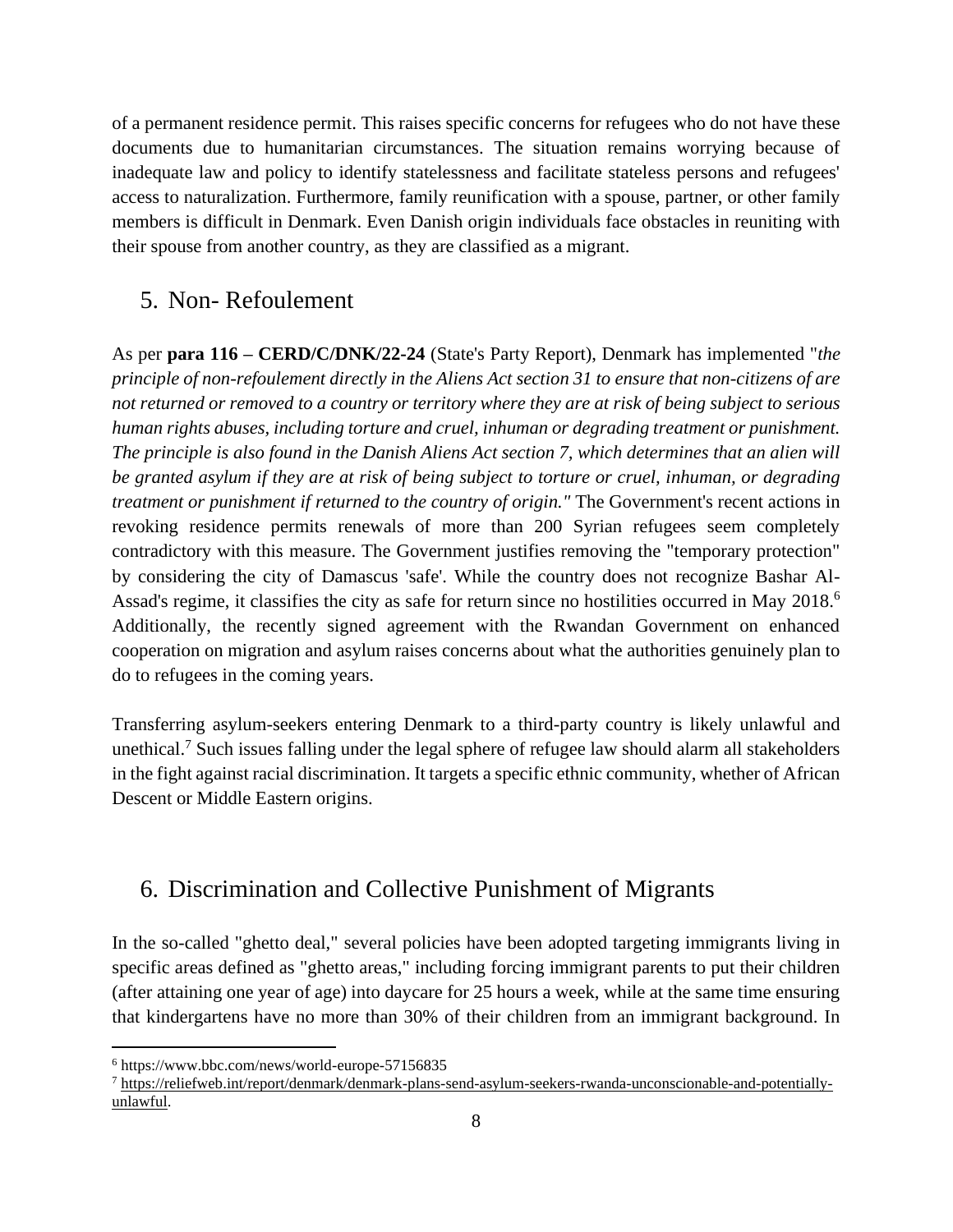addition, sentences for crimes committed in the "ghettos" will be doubled. Penalties must correspond with the crime committed, not be excessive or discriminatory. The doubling of sentences for the same crime committed in a specific area is entrenched in discrimination in the Danish legal system. Moreover, a whole family from the "ghettos" can be punished and evicted from their homes if a single member commits a crime. Therefore, Denmark has adopted a policy of collective punishment that violates the fundamental principle of law that innocent people must not be punished for the wrongdoings of others.

The Danish Government has implemented a strategy called "abolish ghettoes by 2030" to put an end to the segregation in "ghetto areas" where the majority have a "non-western background," a frequently used term to describe primarily Muslim immigrants. Many words with negative connotations are being used to target Muslim immigrants and refugees, including "violent," "criminal," and "backward." In this regard, instead of integrating the migrants coming to Denmark, or those who have already lived there for years, the authorities are contributing to the increased segregation by using such discriminatory terms and adopting suppressive and regressive policies.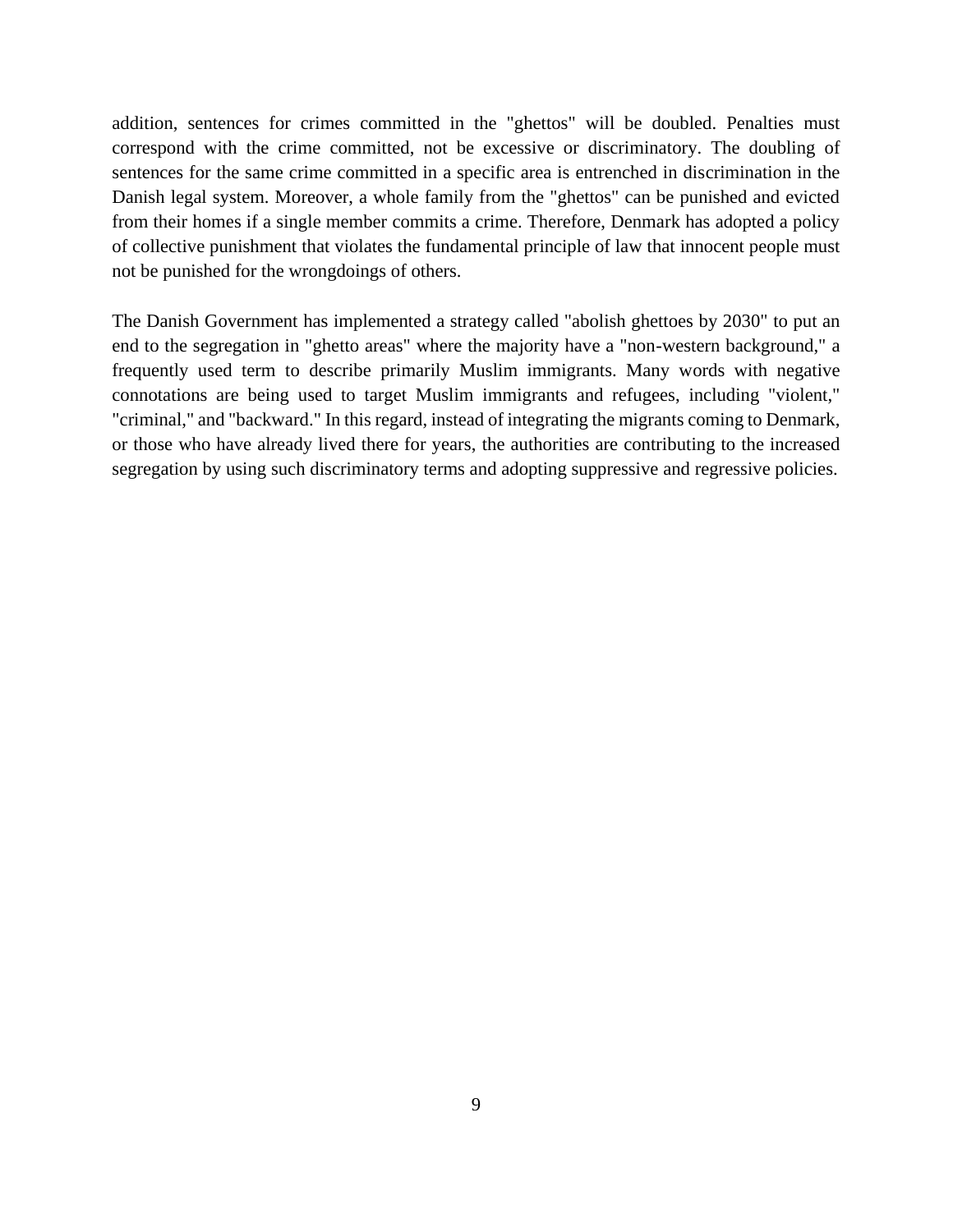# Recommendations

GICJ makes the following recommendation to the Government of Denmark:

- ❖ Abolish laws and policies perpetuating discrimination, including the law against veils which inter-sectionally discriminates against Muslim women and violates their freedom of religion;
- ❖ Abolish all laws and policies enabling collective punishment of persons for crimes committed by a family member, including forced evictions;
- ❖ Ensure coherent and consistent application of sentences for crimes and abolish laws and policies which would result in disproportionate or excessive punishment for crimes committed by specific groups of persons, including in areas where immigrants make up the majority of inhabitants;
- ❖ Ensure the protection of the civil rights of ethnic and religious minorities, and prohibit all acts of incitement;
- ❖ Enact a law that differentiates between hate speech and freedom of speech, and prohibit hate speech in all its forms, including against immigrants and minorities;
- ❖ Danish Government considers and updates its definition of antisemitism to its contemporary form for its citizens to better understand this form of racial discrimination.
- ❖ Suppress the status of a 'safe' city when referring to Damascus to refuse residency permits to Syrian asylum-seekers, and consider the human rights implications of returning to Syria.
- ❖ Implement laws to better monitor racial discrimination in the labor market and consider all economic and social factors before suppressing welfare benefits for targeted individuals
- ❖ Amend immigration laws to recognize the humanitarian situations which render it difficult or impossible for refugees to provide immigration authorities with passports and other documentation regarding their origins or identity;
- ❖ Implement coherent immigration policies and strategies to facilitate the naturalization of stateless persons and refugees;
- ❖ Cease and prohibit the use of discriminatory terms and rhetoric, especially by Politicians.;
- ❖ Respect and adhere to all ratified human rights treaties, particularly the International Convention on the Elimination of All Forms of Racial Discrimination.